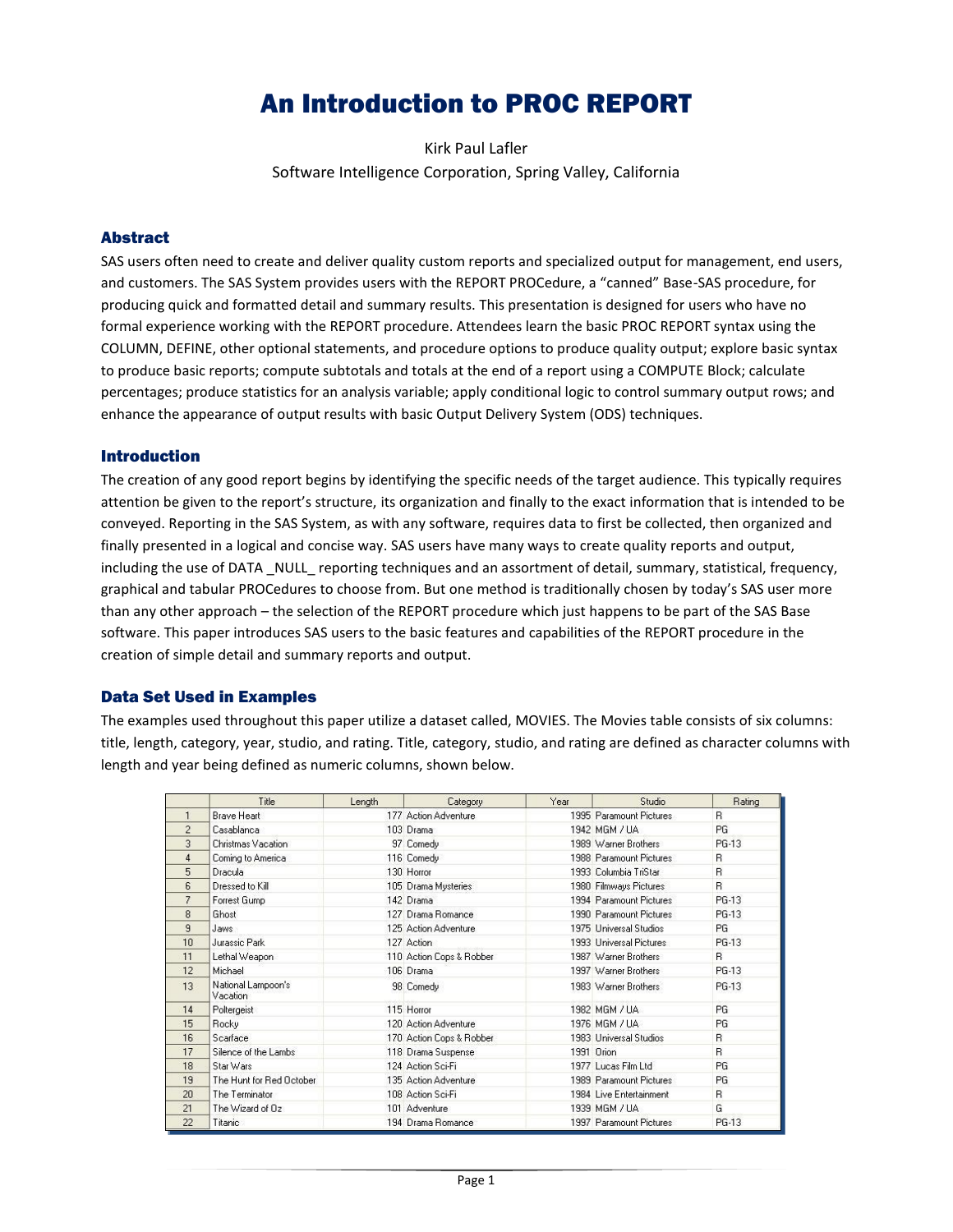# Basic PROC REPORT Statement Syntax

The REPORT procedure is a powerful tool for creating detail and summary reports and output. As with all powerful procedures, users have a number of statements and options to choose from. In its simplest form, below, PROC REPORT with the DATA= option displays all variables for all observations in the specified SAS data set. SAS determines the best way to format the output, so you don't necessarily need to worry about these types of issues. It should be noted that the order of the displayed variables on the output report is not alphabetical, but the order the variables were created in the data set. It should also be noted that when a Title statement is not specified, the default title displayed on output is, "The SAS System." The basic syntax of PROC REPORT with the DATA= option and the corresponding output is shown below.

#### **PROC REPORT Code**

```
PROC REPORT DATA=mydata.movies ;
RUN ;
```
# **Output**

| The SAS System              |        |                         |      |                        |        |  |  |
|-----------------------------|--------|-------------------------|------|------------------------|--------|--|--|
| <b>Title</b>                | Length | Category                | Year | <b>Studio</b>          | Rating |  |  |
| Brave Heart                 | 177    | <b>Action Adventure</b> | 1995 | Paramount Pictures     | R      |  |  |
| Casablanca                  | 103    | Drama                   | 1942 | MGM / UA               | PG     |  |  |
| Christmas Vacation          | 97     | Comedy                  | 1989 | Warner Brothers        | PG-13  |  |  |
| Coming to America           | 116    | Comedy                  | 1988 | Paramount Pictures     | R      |  |  |
| Dracula                     | 130    | Horror                  | 1993 | Columbia TriStar       | R      |  |  |
| Dressed to Kill             | 105    | Drama Mysteries         | 1980 | Filmways Pictures      | R      |  |  |
| Forrest Gump                | 142    | Drama                   | 1994 | Paramount Pictures     | PG-13  |  |  |
| Ghost                       | 127    | Drama Romance           | 1990 | Paramount Pictures     | PG-13  |  |  |
| <b>Zwel</b>                 | 125    | <b>Action Adventure</b> | 1975 | Universal Studios      | PG     |  |  |
| Jurassic Park               | 127    | Action                  | 1993 | Universal Pictures     | PG-13  |  |  |
| Lethal Weapon               | 110    | Action Cops & Robber    | 1987 | Warner Brothers        | R      |  |  |
| Michael                     | 108    | Drama                   | 1997 | <b>Warner Brothers</b> | PG-13  |  |  |
| National Lampoon's Vacation | 98     | Comedy                  | 1983 | Warner Brothers        | PG-13  |  |  |
| Poltergeist                 | 115    | Horror                  | 1982 | MGM / UA               | PG.    |  |  |
| Rocky                       | 120    | <b>Action Adventure</b> | 1976 | MGM / UA               | PG     |  |  |
| Scarface                    | 170    | Action Cops & Robber    | 1983 | Universal Studios      | R      |  |  |
| Silence of the Lambs        | 118    | Drama Suspense          | 1991 | Orion                  | R      |  |  |
| Star Wars                   | 124    | Action Sci-Fi           | 1977 | Lucas Film Ltd         | PG     |  |  |
| The Hunt for Red October    | 135    | Action Adventure        | 1989 | Paramount Pictures     | PG     |  |  |
| The Terminator              | 108    | Action Sci-Fi           | 1984 | Live Entertainment     | R      |  |  |
| The Wizard of Oz            | 101    | Adventure               | 1939 | MGM / UA               | G      |  |  |
| Titanic                     | 194    | Drama Romance           | 1997 | Paramount Pictures     | PG-13  |  |  |

Users of the REPORT procedure have even greater control over input, processing and output scenarios, with an assortment of options. The table, illustrated below, shows several PROC REPORT options (in alphabetical order) along with a brief description of each.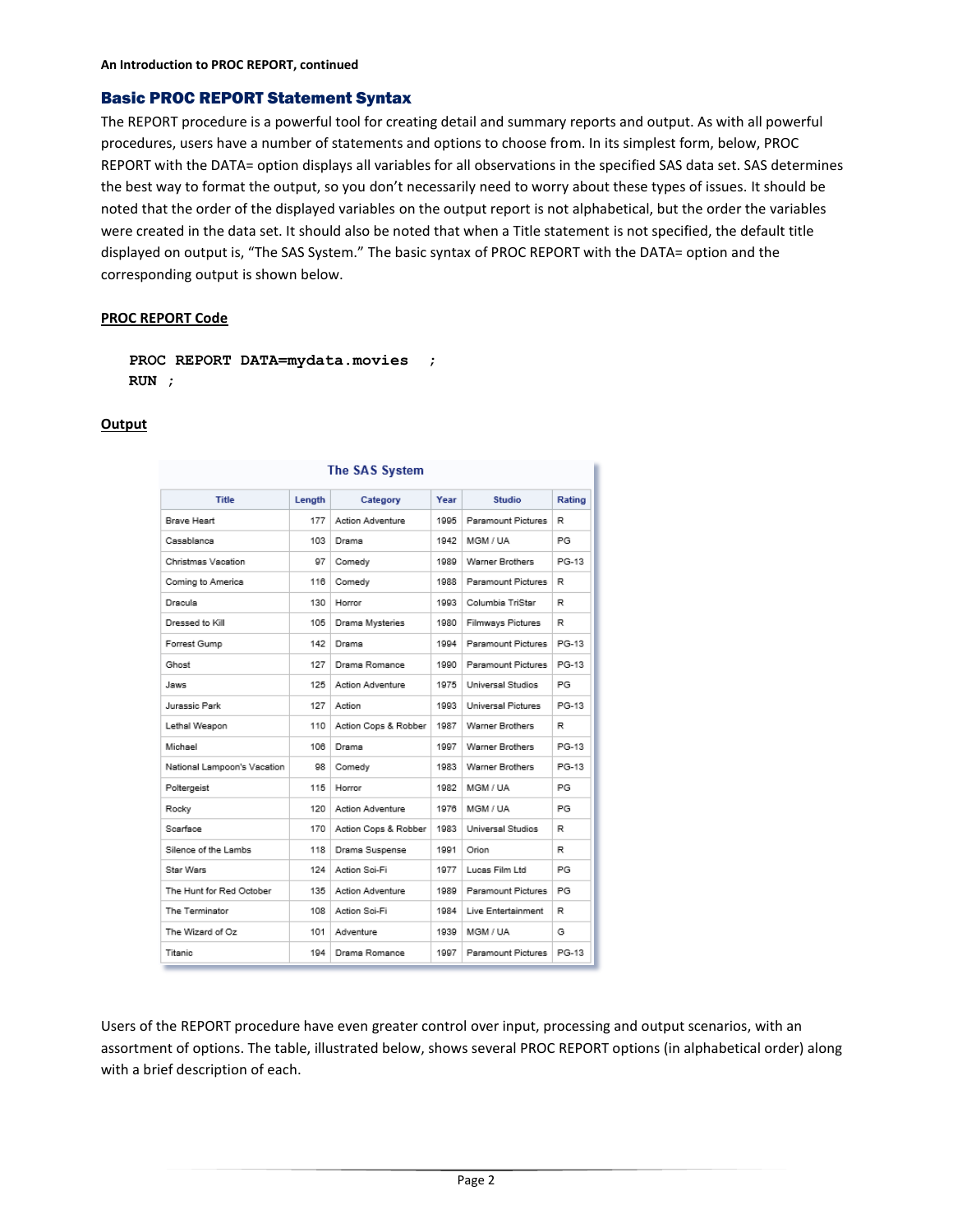| <b>Option</b>    | <b>Description</b>                                                                |  |
|------------------|-----------------------------------------------------------------------------------|--|
| DATA=            | Specify the input data set to be used for processing.                             |  |
| <b>HEADLINE</b>  | Create a horizontal line between the column headers and the body of the report.   |  |
| <b>HEADSKIP</b>  | Create a blank line between the column headers and the body of the report.        |  |
| <b>NOWINDOWS</b> | Suppress the REPORT window and direct the report output to open ODS destinations. |  |
| $OUT =$          | Create an output SAS data set.                                                    |  |
| <b>OUTREPT=</b>  | Specify a location to store the report.                                           |  |
| <b>PROMPT</b>    | Activate prompting mode by using a built-in wizard.                               |  |
| <b>REPORT=</b>   | Specify a stored report to be used in generating a new report.                    |  |

# Selecting Variables to Display with a KEEP= Data Set Option

PROC REPORT output can also be produced with a KEEP= data set option. In lieu of all the variables being read from the input SAS data set, a KEEP= data set option gives users a controlled way to select the variable(s) needed from an input data set. This not only prevents all variables from being read and processed, it reduces CPU and I/O performance demands on the system. As was presented in the previous example, the order of the displayed variables for the generated output is in the order the variables were created in the data set. The following example shows the syntax and corresponding output of a KEEP= data set and the NOWINDOWS option.

#### **PROC REPORT Code**

**PROC REPORT DATA=mydata.movies(KEEP=title rating category length) NOWINDOWS ; RUN ;**

| The SAS System              |        |                      |        |  |  |  |  |
|-----------------------------|--------|----------------------|--------|--|--|--|--|
| <b>Title</b>                | Length | Category             | Rating |  |  |  |  |
| <b>Brave Heart</b>          | 177    | Action Adventure     | R      |  |  |  |  |
| Casablanca                  | 103    | Drama                | PG     |  |  |  |  |
| Christmas Vacation          | 97     | Comedy               | PG-13  |  |  |  |  |
| Coming to America           | 116    | Comedy               | R      |  |  |  |  |
| Dracula                     | 130    | Horror               | R      |  |  |  |  |
| Dressed to Kill             | 105    | Drama Mysteries      | R      |  |  |  |  |
| Forrest Gump                | 142    | Drama                | PG-13  |  |  |  |  |
| Ghost                       | 127    | Drama Romance        | PG-13  |  |  |  |  |
| aws.                        | 125    | Action Adventure     | PG     |  |  |  |  |
| Jurassic Park               | 127    | Action               | PG-13  |  |  |  |  |
| Lethal Weapon               | 110    | Action Cops & Robber | R      |  |  |  |  |
| Michael                     | 106    | Drama                | PG-13  |  |  |  |  |
| National Lampoon's Vacation | 98     | Comedy               | PG-13  |  |  |  |  |
| Poltergeist                 | 115    | Horror               | PG     |  |  |  |  |
| Rocky                       | 120    | Action Adventure     | PG     |  |  |  |  |
| Scarface                    | 170    | Action Cops & Robber | R      |  |  |  |  |
| Silence of the Lambs        | 118    | Drama Suspense       | R      |  |  |  |  |
| Star Wars                   | 124    | Action Sci-Fi        | PG     |  |  |  |  |
| The Hunt for Red October    | 135    | Action Adventure     | PG     |  |  |  |  |
| The Terminator              | 108    | Action Sci-Fi        | R      |  |  |  |  |
| The Wizard of Oz            | 101    | Adventure            | G      |  |  |  |  |
| Titanic                     | 194    | Drama Romance        | PG-13  |  |  |  |  |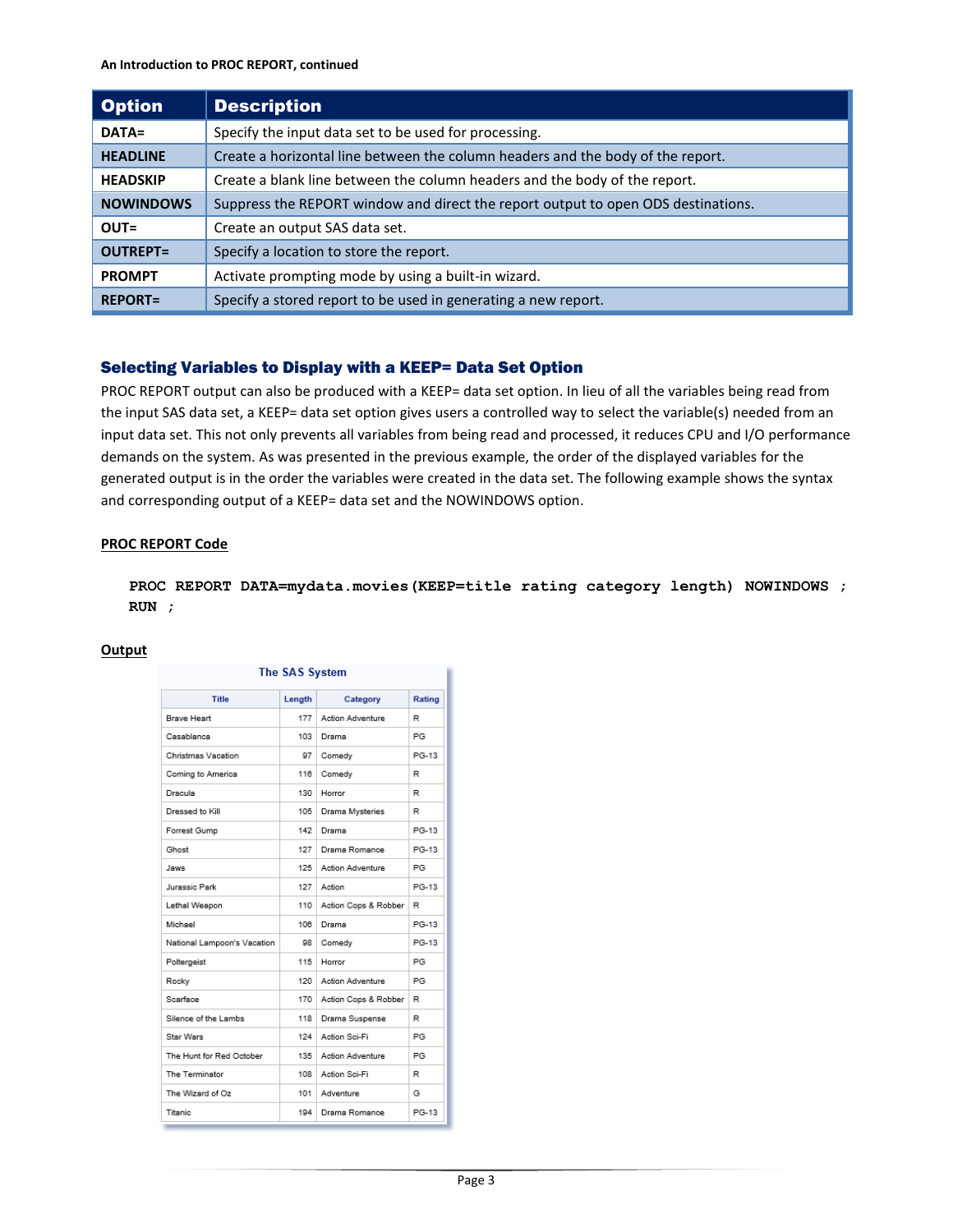**An Introduction to PROC REPORT, continued** 

# PROC REPORT Statements

The REPORT procedure provides users with a number of optional statements to help gain greater control over the processing and layout of report output.

# **PROC REPORT Code**

```
PROC REPORT data=SAS-data-set options ;
```

```
COLUMNS variable_1 - variable_n ;
DEFINE variable_1 / options ;
 DEFINE variable_2 / options ;
   . . . . . . . . .
DEFINE variable_n / options ;
COMPUTE blocks ; ENDCOMPUTE ; 
BREAK ;
 RBREAK ;
```
**RUN ;**

The following table lists the various optional PROC REPORT statements along with a brief description.

| <b>Statement</b>                                                                   | <b>Description</b>                                                                                                               |  |  |
|------------------------------------------------------------------------------------|----------------------------------------------------------------------------------------------------------------------------------|--|--|
| Specify the variable(s) to appear in the report and their order.<br><b>COLUMNS</b> |                                                                                                                                  |  |  |
| Define how each variable will be used in the report.<br><b>DEFINE</b>              |                                                                                                                                  |  |  |
| COMPUTE /<br><b>ENDCOMPUTE</b>                                                     | Define the calculations to be performed in the report.                                                                           |  |  |
| <b>BREAK</b>                                                                       | Produce a break or summary within a report either before or after a change in the value of a<br>grouping (or by-group) variable. |  |  |
| <b>RBREAK</b>                                                                      | Produce a summary across the entire report (report wide) and can be placed at the beginning or<br>end of a report.               |  |  |

# Selecting Variables to Display with a COLUMNS Statement

PROC REPORT output can also be produced with an optional COLUMNS statement. The COLUMNS statement tells SAS what variable(s) to display in the report. Unlike the previous examples, the variables specified with the COLUMNS statement are displayed in the exact order specified and not in the order the variables were created in the data set. The following example shows the syntax and corresponding output of the COLUMNS statement.

# **PROC REPORT Code**

```
PROC REPORT DATA=mydata.movies NOWINDOWS ;
   COLUMNS title rating category length ;
RUN ;
```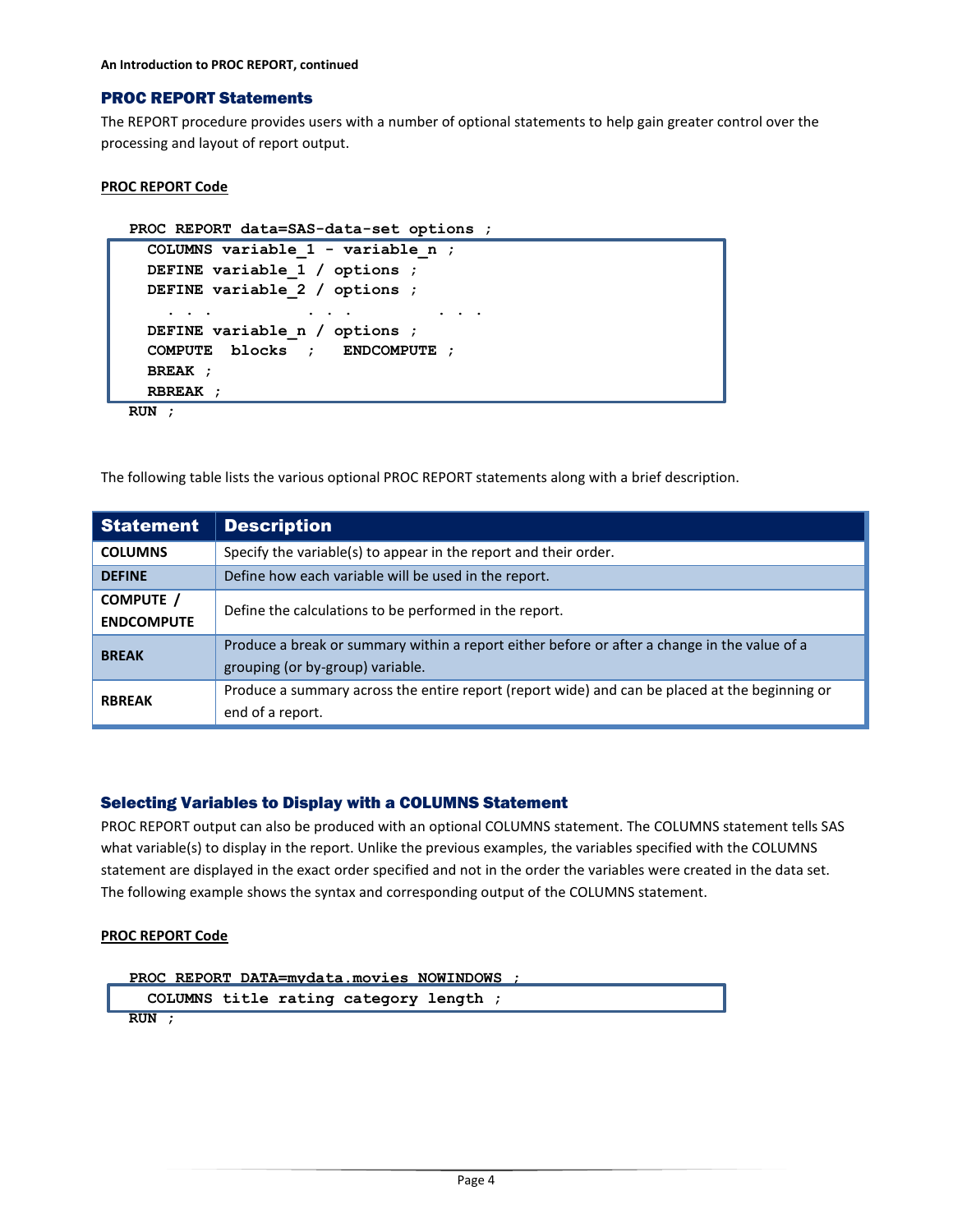#### **Output**

| The SAS System              |              |                         |        |  |  |  |  |
|-----------------------------|--------------|-------------------------|--------|--|--|--|--|
| Title                       | Rating       | Category                | Length |  |  |  |  |
| <b>Brave Heart</b>          | R            | <b>Action Adventure</b> | 177    |  |  |  |  |
| Casablanca                  | PG           | Drama                   | 103    |  |  |  |  |
| Christmas Vacation          | PG-13        | Comedy                  | 97     |  |  |  |  |
| Coming to America           | R            | Comedy                  | 116    |  |  |  |  |
| Dracula                     | R            | <b>Horror</b>           | 130    |  |  |  |  |
| Dressed to KIII             | R            | Drama Mysteries         | 105    |  |  |  |  |
| <b>Forrest Gump</b>         | PG-13        | Drama                   | 142    |  |  |  |  |
| Ghost                       | <b>PG-13</b> | Drama Romance           | 127    |  |  |  |  |
| Jaws                        | PG           | Action Adventure        | 125    |  |  |  |  |
| Jurassic Park               | PG-13        | Action                  | 127    |  |  |  |  |
| Lethal Weapon               | R            | Action Cops & Robber    | 110    |  |  |  |  |
| Michael                     | <b>PG-13</b> | Drama                   | 106    |  |  |  |  |
| National Lampoon's Vacation | PG-13        | Comedy                  | 98     |  |  |  |  |
| Potergelst                  | PG           | <b>Horror</b>           | 115    |  |  |  |  |
| Rocky                       | PG           | Action Adventure        | 120    |  |  |  |  |
| Scarface                    | R            | Action Cops & Robber    | 170    |  |  |  |  |
| Silence of the Lambs        | R            | Drama Suspense          | 118    |  |  |  |  |
| Star Wars                   | РG           | Action Sci-Fi           | 124    |  |  |  |  |
| The Huntfor Red October     | PG           | Action Adventure        | 135    |  |  |  |  |
| The Terminator              | R            | Action Sci-Fi           | 108    |  |  |  |  |
| The Wizard of Oz            | G            | Adventure               | 101    |  |  |  |  |
| <b>Titanic</b>              | PG-13        | Drama Romance           | 194    |  |  |  |  |

# Defining How Variables are Used with a DEFINE Statement and Options

PROC REPORT output can also be produced with an optional DEFINE statement and options. The DEFINE statement tells PROC REPORT how each variable will be used in the generated report output. The following table illustrates the various DEFINE statement options along with a brief description.

| <b>Option</b>   | <b>Description</b>                                               |
|-----------------|------------------------------------------------------------------|
| <b>ACROSS</b>   | Defines the item on the report as an across variable.            |
| <b>ANALYSIS</b> | Define the item on the report as an analysis variable.           |
| <b>CENTER</b>   | Center the column headers and formatted values.                  |
| <b>COMPUTED</b> | Define the item on the report as a computed variable.            |
| <b>DISPLAY</b>  | Define the item on the report as a display variable.             |
| <b>FORMAT=</b>  | Assign a SAS or user-defined format to the item.                 |
| <b>GROUP</b>    | Display the item on the report as a group variable (categories). |
| <b>MISSING</b>  | Display missing values as valid values for the item.             |
| <b>ORDER</b>    | Display the item on the report as an order variable.             |
| $WIDTH =$       | Define the width of the column to display on the report.         |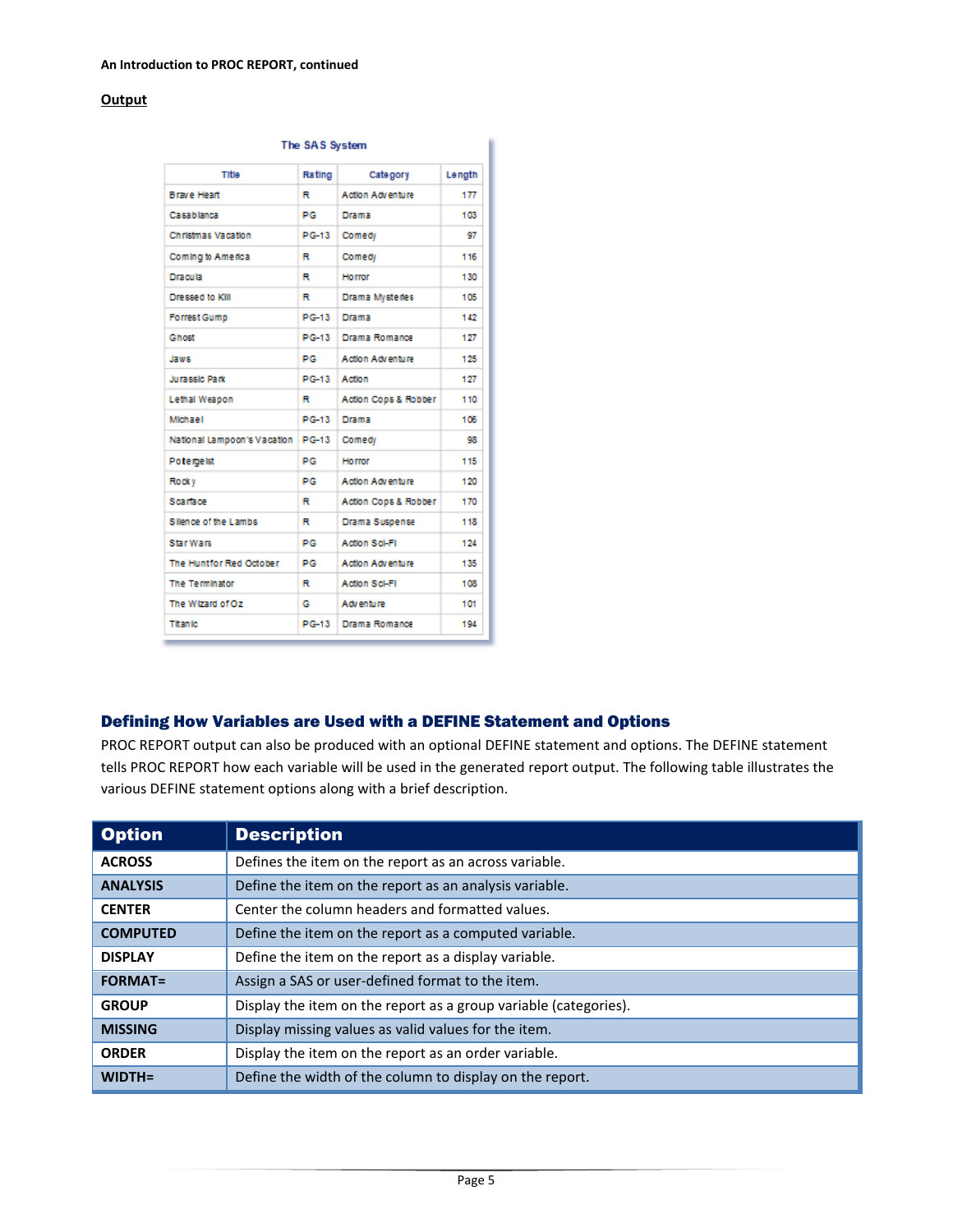#### **An Introduction to PROC REPORT, continued**

In the next example, the DEFINE statement specifies the DISPLAY option with a character string to use as the variable heading for each variable. Each DEFINE statement also tells PROC REPORT the width to display each column's content using the WIDTH= option. Unlike the COLUMNS statement specified in the previous example, the DEFINE statement's purpose is to tell PROC REPORT how each variable is to be used and displayed in the report. The resulting report output displays all variables in the order they were created in the data set, shown below.

# **PROC REPORT Code**

#### **PROC REPORT DATA=mydata.movies NOWINDOWS ;**

|  | DEFINE title / DISPLAY 'Movie Title' WIDTH=30 ;  |  |
|--|--------------------------------------------------|--|
|  | DEFINE rating / DISPLAY 'Movie Rating' WIDTH=5 ; |  |
|  | DEFINE category / DISPLAY 'Category' WIDTH=20;   |  |
|  | DEFINE length / DISPLAY 'Movie Length' WIDTH=3 ; |  |

**RUN ;**

#### **Output**

| гне эмэ зуыеш               |                     |                         |      |                    |                     |  |  |  |
|-----------------------------|---------------------|-------------------------|------|--------------------|---------------------|--|--|--|
| <b>Movie Title</b>          | <b>Movie Length</b> | Category                | Year | <b>Studio</b>      | <b>Movie Rating</b> |  |  |  |
| Brave Heart                 | 177                 | <b>Action Adventure</b> | 1995 | Paramount Pictures | R                   |  |  |  |
| Casablanca                  | 103                 | Drama                   | 1942 | MGM / UA           | PG                  |  |  |  |
| Christmas Vacation          | 97                  | Comedy                  | 1989 | Warner Brothers    | PG-13               |  |  |  |
| Coming to America           | 116                 | Comedy                  | 1988 | Paramount Pictures | R                   |  |  |  |
| Dracula                     | 130                 | Horror                  | 1993 | Columbia TriStar   | R                   |  |  |  |
| Dressed to Kill             | 105                 | Drama Mysteries         | 1980 | Filmways Pictures  | R                   |  |  |  |
| Forrest Gump                | 142                 | Drama                   | 1994 | Paramount Pictures | PG-13               |  |  |  |
| Ghost                       | 127                 | Drama Romance           | 1990 | Paramount Pictures | PG-13               |  |  |  |
| Jaws                        | 125                 | <b>Action Adventure</b> | 1975 | Universal Studios  | PG                  |  |  |  |
| Jurassic Park               | 127                 | Action                  | 1993 | Universal Pictures | PG-13               |  |  |  |
| Lethal Weapon               | 110                 | Action Cops & Robber    | 1987 | Warner Brothers    | R                   |  |  |  |
| Michael                     | 108                 | Drama                   | 1997 | Warner Brothers    | PG-13               |  |  |  |
| National Lampoon's Vacation | 98                  | Comedy                  | 1983 | Warner Brothers    | PG-13               |  |  |  |
| Poltergeist                 | 115                 | Horror                  | 1982 | MGM / UA           | PG                  |  |  |  |
| Rocky                       | 120                 | <b>Action Adventure</b> | 1976 | MGM / UA           | PG                  |  |  |  |
| Scarface                    | 170                 | Action Cops & Robber    | 1983 | Universal Studios  | R                   |  |  |  |
| Silence of the Lambs        | 118                 | Drama Suspense          | 1991 | Orion              | R                   |  |  |  |
| Star Wars                   | 124                 | Action Sci-Fi           | 1977 | Lucas Film Ltd     | PG.                 |  |  |  |
| The Hunt for Red October    | 135                 | <b>Action Adventure</b> | 1989 | Paramount Pictures | PG                  |  |  |  |
| The Terminator              | 108                 | Action Sci-Fi           | 1984 | Live Entertainment | R                   |  |  |  |
| The Wizard of Oz            | 101                 | Adventure               | 1939 | MGM / UA           | G                   |  |  |  |
| Titanic                     | 194                 | Drama Romance           | 1997 | Paramount Pictures | PG-13               |  |  |  |

# The CAC Custom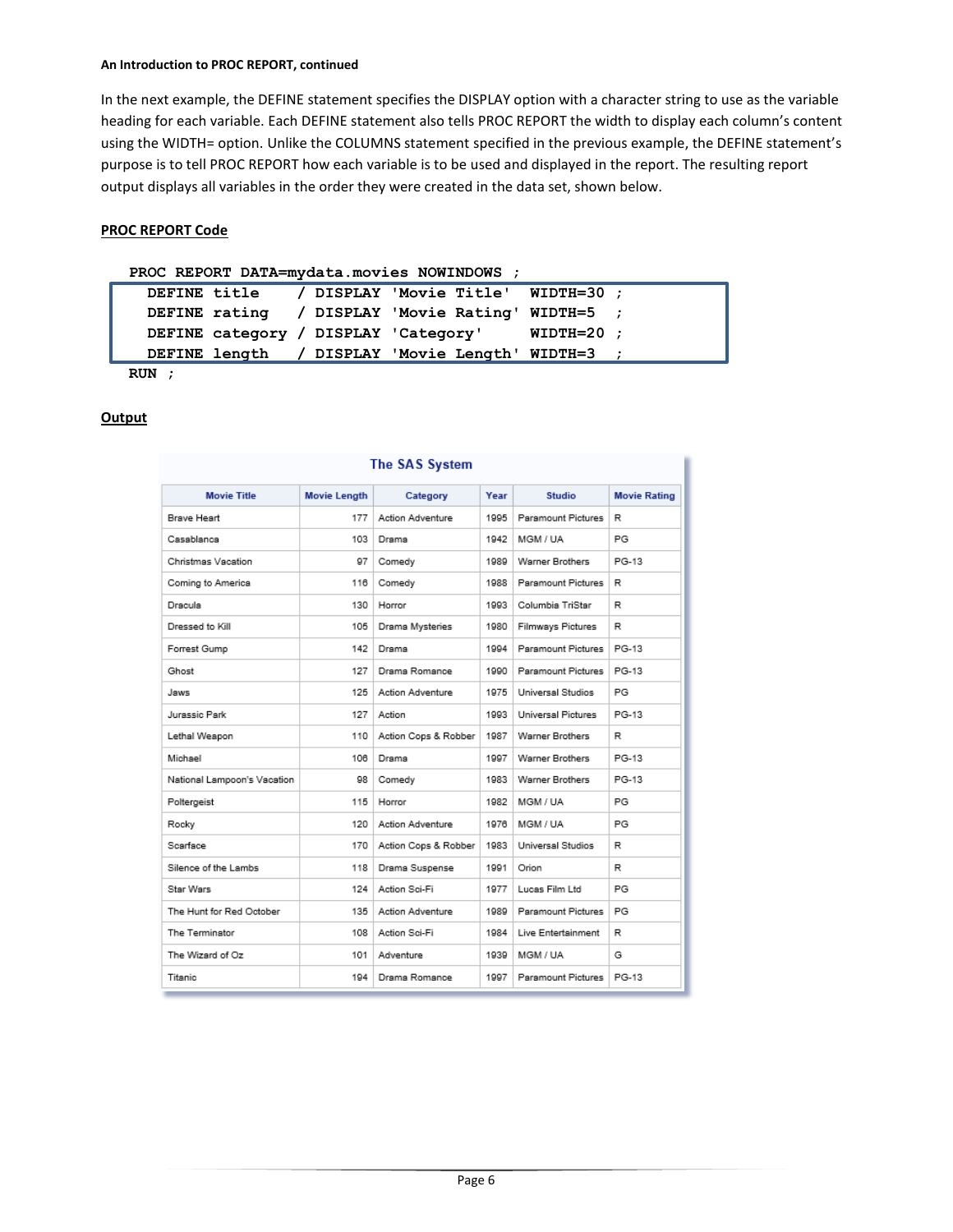# Creating PROC REPORT Output with a COLUMNS and DEFINE Statement

The COLUMNS and DEFINE statements can also be combined in PROC REPORT to create an output report. The COLUMNS statement tells SAS what variable(s) to display in the report. It is also worth noting that the COLUMNS statement limits the display to only those columns specified. The DEFINE statement tells PROC REPORT how each variable will be used in the generated report output. The following example illustrates using a COLUMNS and DEFINE statement along with various display options.

# **PROC REPORT Code**

#### **PROC REPORT DATA=mydata.movies NOWINDOWS ;**

|  | COLUMNS title rating category length; |  |  |                                                  |  |
|--|---------------------------------------|--|--|--------------------------------------------------|--|
|  |                                       |  |  | DEFINE title / DISPLAY 'Movie Title' WIDTH=30 ;  |  |
|  |                                       |  |  | DEFINE rating / DISPLAY 'Movie Rating' WIDTH=5 ; |  |
|  |                                       |  |  | DEFINE category / DISPLAY 'Category' WIDTH=20 ;  |  |
|  |                                       |  |  | DEFINE length / DISPLAY 'Movie Length' WIDTH=3 ; |  |
|  |                                       |  |  |                                                  |  |

**RUN ;**

# **Output**

| Movie Title                 | Movie Rating | Category                | Movie Length |
|-----------------------------|--------------|-------------------------|--------------|
| <b>Brave Heart</b>          | R            | <b>Action Adventure</b> | 177          |
| Casablanca                  | PG.          | Drama                   | 103          |
| Christmas Vacation          | <b>PG-13</b> | Comedy                  | 97           |
| Coming to America           | R            | Comedy                  | 116          |
| <b>Dracula</b>              | R            | Horror                  | 130          |
| Dressed to KIII             | R            | Drama Mysteries         | 105          |
| <b>Forrest Gump</b>         | PG-13        | Drama                   | 142          |
| Chost                       | PG-13        | Drama Romance           | 127          |
| Jaws                        | PG           | Action Adventure        | 125          |
| Jurassic Park               | $PG-13$      | Action                  | 127          |
| Lethal Weapon               | R            | Action Cops & Robber    | 110          |
| Mich ae I                   | $PG-13$      | Drama                   | 106          |
| National Lampoon's Vacation | PG-13        | Comedy                  | 98           |
| Poltergelst                 | PG           | Horror                  | 115          |
| Rocky                       | DG.          | Action Adventure        | 120          |
| Scarface                    | R            | Action Cops & Robber    | 170          |
| Slence of the Lambs         | R            | Drama Suspense          | 118          |
| <b>Star Wars</b>            | PG.          | Action Sci-Fi           | 124          |
| The Hunt for Red October    | PG           | <b>Action Adventure</b> | 135          |
| The Termhator               | R            | Action Sci-Fi           | 108          |
| The Wizard of Oz            | G            | Adventure               | 101          |
| <b>Titanic</b>              | PG-13        | Drama Romance           | 194          |

#### The SAS System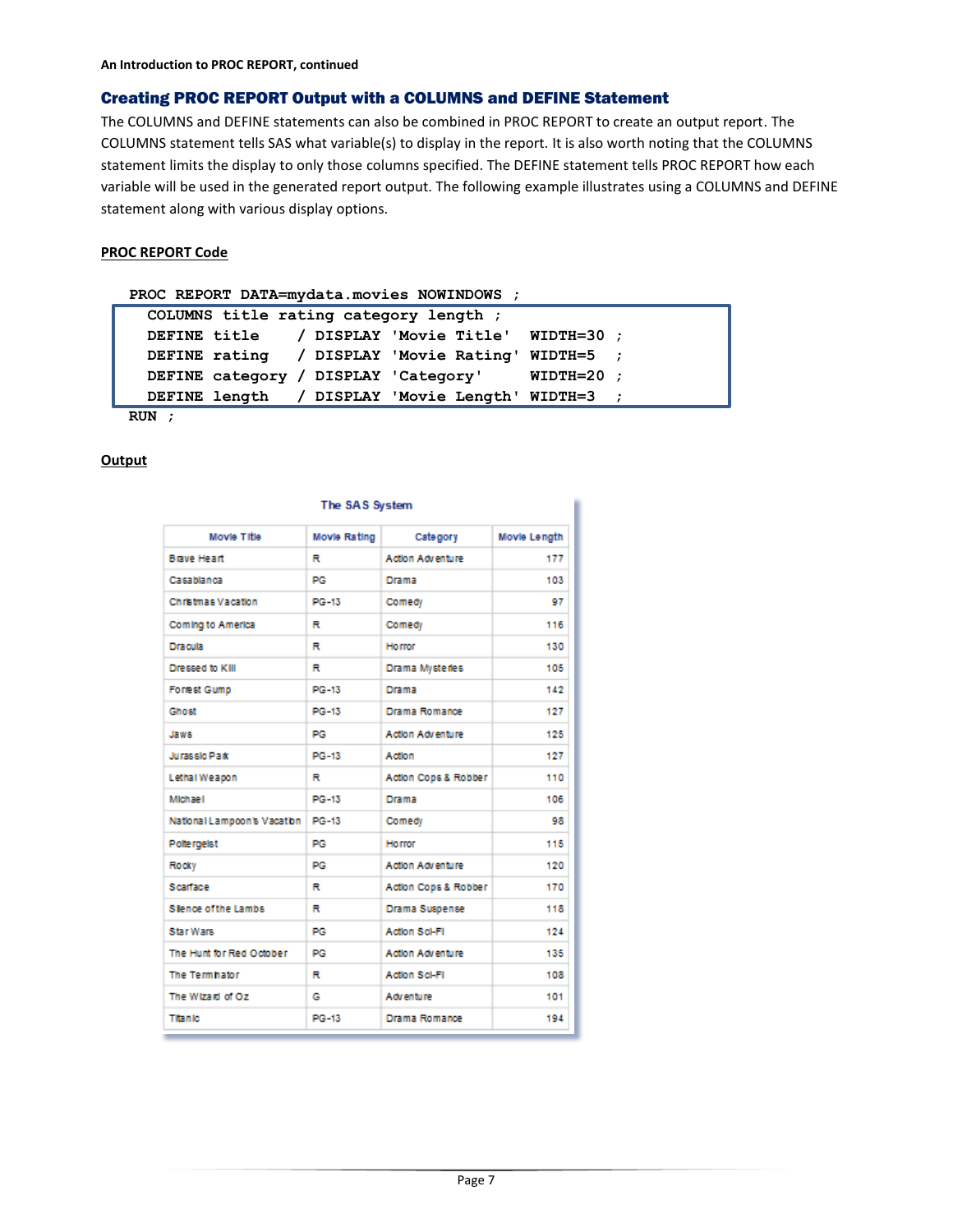# Displaying Titles on PROC REPORT Output

Adding Titles to PROC REPORT output is simple with SAS. One or more TITLE statements can be specified at the top of each page of output (a maximum of ten can be specified). It's worth noting that footnotes can be added at the bottom of each page of output with the FOOTNOTE statement (a maximum of ten can be specified). As in the previous example, the COLUMNS and DEFINE statements were specified in PROC REPORT to create an output report. The next example illustrates using a TITLE statement to add a title at the top of each page of output.

# **PROC REPORT Code**

```
TITLE Detailed Movies Listing ;
PROC REPORT DATA=mydata.movies NOWINDOWS ;
  COLUMNS title rating category length ;
 DEFINE title / DISPLAY 'Movie Title' WIDTH=30 ;
 DEFINE rating / DISPLAY 'Movie Rating' WIDTH=5 ;
 DEFINE category / DISPLAY 'Category' WIDTH=20 ;
 DEFINE length / DISPLAY 'Movie Length' WIDTH=3 ;
RUN ;
```

| <b>Detailed Movies Listing</b> |              |                         |              |  |  |  |  |
|--------------------------------|--------------|-------------------------|--------------|--|--|--|--|
| Movie Title                    | Movie Rating | Category                | Movie Length |  |  |  |  |
| <b>Brave Heart</b>             | R            | Action Adventure        | 177          |  |  |  |  |
| Casablanca                     | PG           | Drama                   | 103          |  |  |  |  |
| Christmas Vacation             | PG-13        | Comedy                  | 97           |  |  |  |  |
| Coming to America              | R            | Comedy                  | 116          |  |  |  |  |
| Dracula                        | R            | <b>Horror</b>           | 130          |  |  |  |  |
| Dressed to KIII                | R            | Drama Mysteries         | 105          |  |  |  |  |
| <b>Forrest Gump</b>            | PG-13        | Drama                   | 142          |  |  |  |  |
| Chost                          | PG-13        | Drama Romance           | 127          |  |  |  |  |
| Jaws.                          | PG           | Action Adventure        | 125          |  |  |  |  |
| Jurassic Park                  | PG-13        | Action                  | 127          |  |  |  |  |
| Lethal Weapon                  | R            | Action Cops & Robber    | 110          |  |  |  |  |
| Michael                        | PG-13        | <b>Drama</b>            | 106          |  |  |  |  |
| National Lampoon's Vacation    | PG-13        | Comedy                  | 98           |  |  |  |  |
| <b>Poltergelst</b>             | PG           | Horror                  | 115          |  |  |  |  |
| Rocky                          | PG           | <b>Action Adventure</b> | 120          |  |  |  |  |
| Scarface                       | R            | Action Cops & Robber    | 170          |  |  |  |  |
| <b>Slence of the Lambs</b>     | R            | Drama Suspense          | 118          |  |  |  |  |
| Star Wars                      | PG           | Action Sci-Fi           | 124          |  |  |  |  |
| The Hunt for Red October       | PG           | <b>Action Adventure</b> | 135          |  |  |  |  |
| The Termhator                  | R            | Action Sci-Fi           | 108          |  |  |  |  |
| The Wizard of Oz               | G            | Adventure               | 101          |  |  |  |  |
| <b>Titanic</b>                 | PG-13        | Drama Romance           | 194          |  |  |  |  |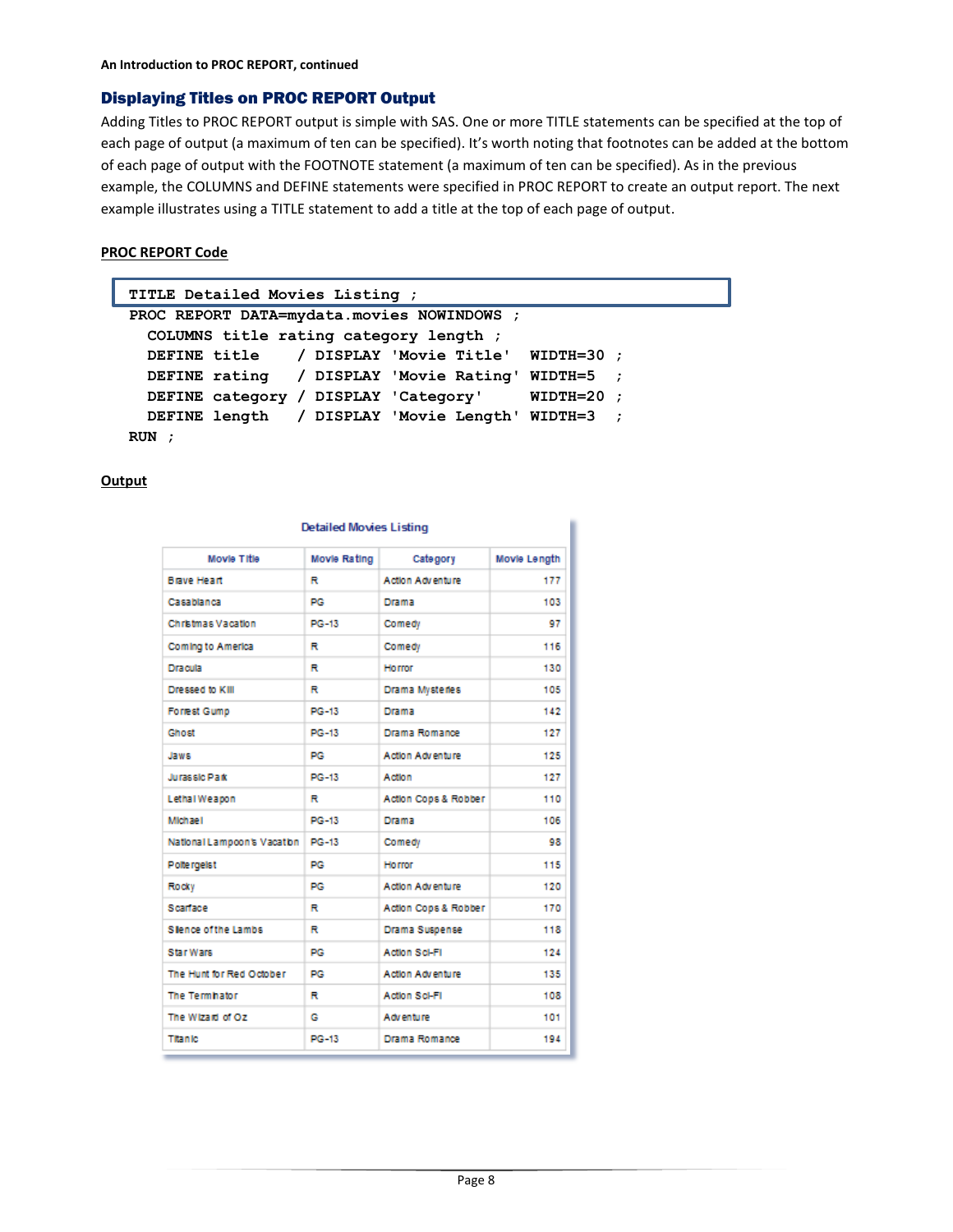# Centering Data in a Column of PROC REPORT Output

The data displayed in each column of output can be centered. By default, PROC REPORT left justifies character-defined data and right justifies numeric-defined data. As in the previous example, the TITLE, COLUMNS and DEFINE statements were specified in PROC REPORT to create a "custom" output report. The next example illustrates using the DEFINE statement CENTER option to center the data for the RATING column on the report output.

# **PROC REPORT Code**

```
TITLE Detailed Movies Listing ;
PROC REPORT DATA=mydata.movies NOWINDOWS ;
 COLUMNS title rating category length ;
 DEFINE title / DISPLAY 'Movie Title' WIDTH=30 ;
  DEFINE rating / DISPLAY 'Movie Rating' WIDTH=5
                    CENTER ;
 DEFINE category / DISPLAY 'Category' WIDTH=20 ;
 DEFINE length / DISPLAY 'Movie Length' WIDTH=3 ;
RUN ;
```

| <b>Detailed Movies Listing</b> |              |                         |              |  |  |  |
|--------------------------------|--------------|-------------------------|--------------|--|--|--|
| Movie Title                    | Movie Rating | Category                | Movie Length |  |  |  |
| <b>Brave Heart</b>             | R            | Action Adventure        | 177          |  |  |  |
| Casablanca                     | PG           | Drama                   | 103          |  |  |  |
| Christmas Vacation             | PG-13        | Comedy                  | 97           |  |  |  |
| Coming to America              | R            | Comedy                  | 116          |  |  |  |
| Dracula                        | R            | Horror                  | 130          |  |  |  |
| Dressed to KIII                | R            | Drama Mysterles         | 105          |  |  |  |
| <b>Forrest Gump</b>            | PG-13        | Drama                   | 142          |  |  |  |
| Ghost                          | PG-13        | Drama Romance           | 127          |  |  |  |
| Jaws                           | PG           | Action Adventure        | 125          |  |  |  |
| Jurassic Park                  | PG-13        | Action                  | 127          |  |  |  |
| Lethal Weapon                  | R            | Action Cops & Robber    | 110          |  |  |  |
| Michael                        | PG-13        | Drama                   | 106          |  |  |  |
| National Lampoon's Vacation    | PG-13        | Comedy                  | 98           |  |  |  |
| Poltergelst                    | PG           | <b>Horror</b>           | 115          |  |  |  |
| Rocky                          | PG           | Action Adventure        | 120          |  |  |  |
| Scarface                       | R            | Action Cops & Robber    | 170          |  |  |  |
| <b>Slence of the Lambs</b>     | R            | Drama Suspense          | 118          |  |  |  |
| Star Wars                      | PG           | Action Sci-Fi           | 124          |  |  |  |
| The Hunt for Red October       | PG           | <b>Action Adventure</b> | 135          |  |  |  |
| The Termhator                  | R            | <b>Action Sci-Fil</b>   | 108          |  |  |  |
| The Wizard of Oz               | G            | Adventure               | 101          |  |  |  |
| Titanic                        | PG-13        | Drama Romance           | 194          |  |  |  |
|                                |              |                         |              |  |  |  |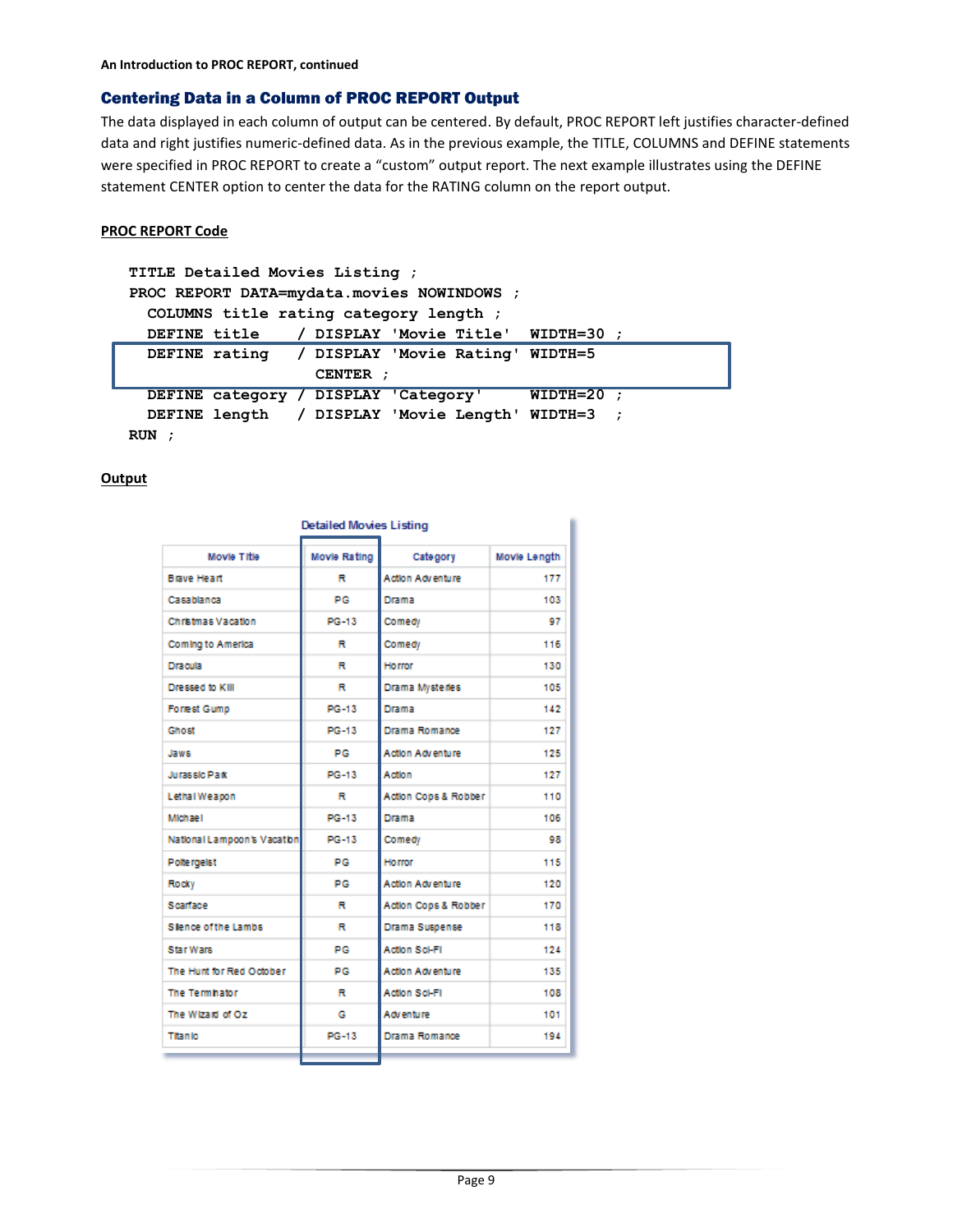# Creating a Grouped PROC REPORT Output

A "grouped" type of output can be created with PROC REPORT where analysis variables can be summarized based on a grouping variable. The next example illustrates a COLUMNS statement containing the desired variables to display on the report output. Notice that the order of the TITLE and RATING variables specified in the COLUMNS statement have been switched where now the categorical variable, RATING, is specified first. The DEFINE statement for the RATING variable specifies a GROUP option to create a "grouped" type of output where all the observations in the GROUP variable are consolidated together.

#### **PROC REPORT Code**

| TITLE Detailed Movies Listing ;                         |           |  |  |  |  |
|---------------------------------------------------------|-----------|--|--|--|--|
| TITLE2 Grouped by Rating ;                              |           |  |  |  |  |
| PROC REPORT DATA=mydata.movies NOWINDOWS ;              |           |  |  |  |  |
| COLUMNS rating title category length;                   |           |  |  |  |  |
| / DISPLAY 'Movie Title' WIDTH=30<br><b>DEFINE title</b> |           |  |  |  |  |
| DEFINE rating / GROUP 'Movie Rating' WIDTH=5            |           |  |  |  |  |
| CENTER :                                                |           |  |  |  |  |
| WIDTH=20<br>DEFINE category / DISPLAY 'Category'        | $\cdot$ : |  |  |  |  |
| DEFINE length / DISPLAY 'Movie Length' WIDTH=3 ;        |           |  |  |  |  |
| RUN                                                     |           |  |  |  |  |

| <b>Detailed Movies Listing</b><br><b>Grouped by Rating</b> |                                      |                         |              |  |
|------------------------------------------------------------|--------------------------------------|-------------------------|--------------|--|
| Movie Rating                                               | <b>Movie Title</b>                   | Category                | Movie Length |  |
| G                                                          | The Wizard of Oz                     | Adventure               | 101          |  |
| PG                                                         | Casablanca                           | Drama                   | 103          |  |
|                                                            | Jaws                                 | <b>Action Adventure</b> | 125          |  |
|                                                            | Poltergelst                          | Horror                  | 115          |  |
|                                                            | Rocky                                | Action Adventure        | 120          |  |
|                                                            | <b>Star Wars</b>                     | Action Sci-Fi           | 124          |  |
|                                                            | The Hunt for Red October             | <b>Action Adventure</b> | 135          |  |
| PG-13                                                      | Christmas Vacation                   | Comedy                  | 97           |  |
|                                                            | <b>Forrest Gump</b>                  | Drama                   | 142          |  |
|                                                            | Ghost                                | Drama Romance           | 127          |  |
|                                                            | <b>Jurassic Park</b>                 | Action                  | 127          |  |
|                                                            | <b>Michael</b>                       | Drama                   | 106          |  |
|                                                            | National Lampoon's Vacation   Comedy |                         | 98           |  |
|                                                            | <b>Titanic</b>                       | Drama Romance           | 194          |  |
| R                                                          | <b>Brave Heart</b>                   | Action Adventure        | 177          |  |
|                                                            | Coming to America                    | Comedy                  | 116          |  |
|                                                            | <b>Dracula</b>                       | <b>Horror</b>           | 130          |  |
|                                                            | Dressed to KIII                      | Drama Mysteries         | 105          |  |
|                                                            | Lethal Weapon                        | Action Cops & Robber    | 110          |  |
|                                                            | Scartace                             | Action Cops & Robber    | 170          |  |
|                                                            | Silence of the Lambs                 | Drama Suspense          | 118          |  |
|                                                            | The Terminator                       | Action Sci-Fi           | 108          |  |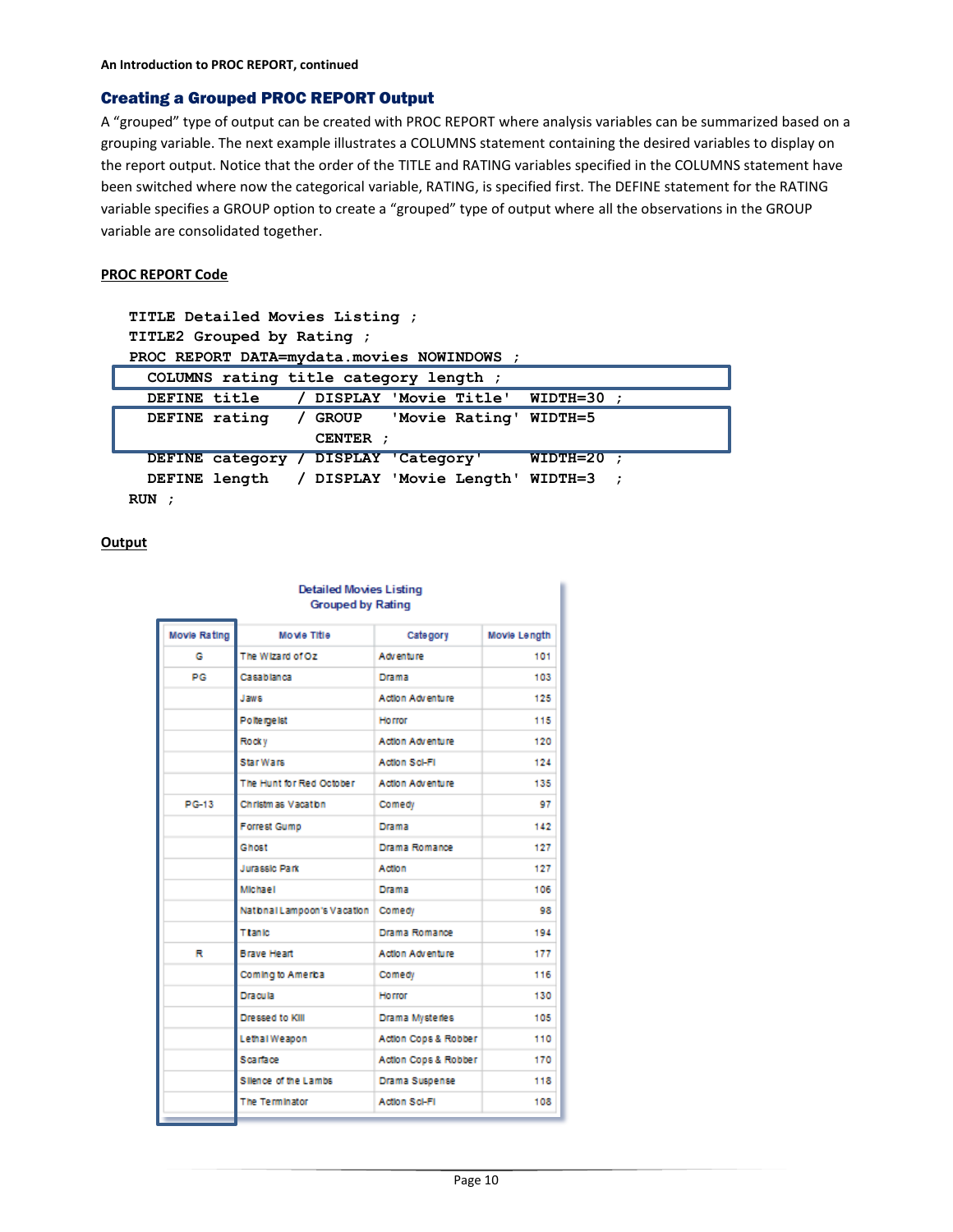After running the preceding examples' PROC REPORT code, you may receive the SAS Log message:

# **NOTE: Groups are not created because the usage of Title is DISPLAY. To avoid this note, change all GROUP variables to ORDER variables.**

To prevent this message from being generated on the SAS Log, the next example changes the DEFINE statement for the RATING variable from a "GROUP" option to an "ORDER" option, as shown below. The Log message is removed.

#### **PROC REPORT Code**

```
TITLE Detailed Movies Listing ;
TITLE2 Sorted by Rating ;
PROC REPORT DATA=mydata.movies NOWINDOWS ;
 COLUMNS rating title category length ;
 DEFINE title / DISPLAY 'Movie Title' WIDTH=30 ;
  DEFINE rating / ORDER 'Movie Rating' WIDTH=5
                    CENTER ;
 DEFINE category / DISPLAY 'Category' WIDTH=20 ;
 DEFINE length / DISPLAY 'Movie Length' WIDTH=3 ;
RUN ;
```

| <b>Detailed Movies Listing</b><br><b>Sorted by Rating</b> |                                    |                         |                     |  |
|-----------------------------------------------------------|------------------------------------|-------------------------|---------------------|--|
| Movie Rating                                              | Movie Title                        | Category                | <b>Movie Length</b> |  |
| G                                                         | The Wizard of Oz                   | Adventure               | 101                 |  |
| PG                                                        | Casablanca                         | Drama                   | 103                 |  |
|                                                           | Jaws                               | Action Adventure        | 125                 |  |
|                                                           | Poltergelst                        | Horror                  | 115                 |  |
|                                                           | Rocky                              | <b>Action Adventure</b> | 120                 |  |
|                                                           | Star Wars                          | Action Sci-Fi           | 124                 |  |
|                                                           | The Hunt for Red October           | Action Adventure        | 135                 |  |
| PG-13                                                     | Christmas Vacation                 | Comedy                  | 97                  |  |
|                                                           | <b>Forrest Gump</b>                | Drama                   | 142                 |  |
|                                                           | Ghost                              | Drama Romance           | 127                 |  |
|                                                           | <b>Jurassic Park</b>               | Action                  | 127                 |  |
|                                                           | <b>Michael</b>                     | Drama                   | 106                 |  |
|                                                           | National Lampoon's Vacation Comedy |                         | 98                  |  |
|                                                           | <b>Titanic</b>                     | Drama Romance           | 194                 |  |
| R                                                         | <b>Brave Heart</b>                 | <b>Action Adventure</b> | 177                 |  |
|                                                           | Coming to America                  | Comedy                  | 116                 |  |
|                                                           | Dracula                            | Horror                  | 130                 |  |
|                                                           | Dressed to KIII                    | Drama Mysteries         | 105                 |  |
|                                                           | Lethal Weapon                      | Action Cops & Robber    | 110                 |  |
|                                                           | Scartace                           | Action Cops & Robber    | 170                 |  |
|                                                           | Silence of the Lambs               | Drama Suspense          | 118                 |  |
|                                                           | The Terminator                     | Action Sci-Fi           | 108                 |  |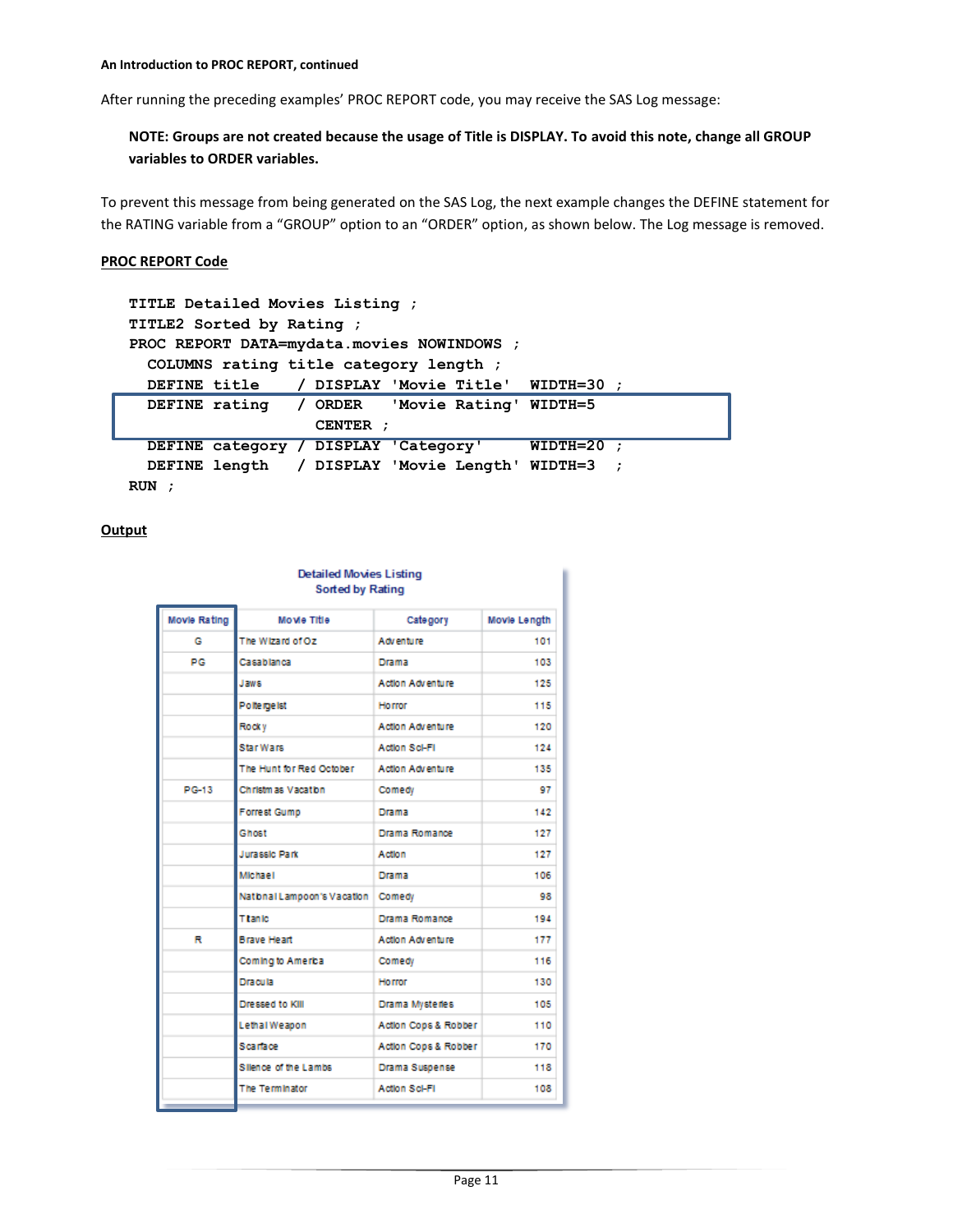#### **An Introduction to PROC REPORT, continued**

The next example illustrates another "grouped" report output illustrates the COLUMNS statement specifying the categorical variable, CATEGORY, is specified first. The DEFINE statement for the CATEGORY variable specifies an ORDER option to create an "ordered" type of output where all the observations in the ORDER variable are consolidated together.

#### **PROC REPORT Code**

| TITLE Detailed Movies Listing ;                           |  |  |  |  |
|-----------------------------------------------------------|--|--|--|--|
| TITLE2 Sorted by Category ;                               |  |  |  |  |
| PROC REPORT DATA=mydata.movies NOWINDOWS ;                |  |  |  |  |
| COLUMNS category rating title length;                     |  |  |  |  |
| / DISPLAY 'Movie Title' WIDTH=30 ;<br><b>DEFINE title</b> |  |  |  |  |
| DEFINE rating / DISPLAY 'Movie Rating' WIDTH=5            |  |  |  |  |
| CENTER ;                                                  |  |  |  |  |
| $WIDTH=20$ ;<br>DEFINE category / ORDER 'Category'        |  |  |  |  |
| DEFINE length / DISPLAY 'Movie Length' WIDTH=3 ;          |  |  |  |  |
| <b>RUN</b>                                                |  |  |  |  |

| <b>Detailed Movies Listing</b><br>Sorted by Category |              |                             |              |  |  |
|------------------------------------------------------|--------------|-----------------------------|--------------|--|--|
|                                                      |              |                             |              |  |  |
| Category                                             | Movie Rating | Movie Title                 | Movie Length |  |  |
| Action                                               | PG-13        | <b>Jurassic Park</b>        | 127          |  |  |
| <b>Action Adventure</b>                              | R            | <b>Brave Heart</b>          | 177          |  |  |
|                                                      | PG           | Jaws                        | 125          |  |  |
|                                                      | PG           | Rocky                       | 120          |  |  |
|                                                      | PG           | The Hunt for Red October    | 135          |  |  |
| Action Cops & Robber                                 | R            | Lethal Weapon               | 110          |  |  |
|                                                      | R            | Scarace                     | 170          |  |  |
| Action Sci-Fi                                        | PG           | <b>Star Wars</b>            | 124          |  |  |
|                                                      | R            | The Terminator              | 108          |  |  |
| Adventure                                            | G            | The Wizard of Oz            | 101          |  |  |
| Comedy                                               | PG-13        | Christmas Vacation          | 97           |  |  |
|                                                      | R            | Coming to America           | 116          |  |  |
|                                                      | PG-13        | National Lampoon's Vacation | 98           |  |  |
| Drama                                                | PG           | Casablanca                  | 103          |  |  |
|                                                      | PG-13        | Forrest Gump                | 142          |  |  |
|                                                      | PG-13        | Michael                     | 106          |  |  |
| Drama Mysterles                                      | R            | Dressed to KIII             | 105          |  |  |
| Drama Romance                                        | PG-13        | Ghost                       | 127          |  |  |
|                                                      | PG-13        | <b>Titanic</b>              | 194          |  |  |
| Drama Suspense                                       | R            | Slence of the Lambs         | 118          |  |  |
| Horror                                               | R            | <b>Dracula</b>              | 130          |  |  |
|                                                      | PG           | <b>Poltergelst</b>          | 115          |  |  |
|                                                      |              |                             |              |  |  |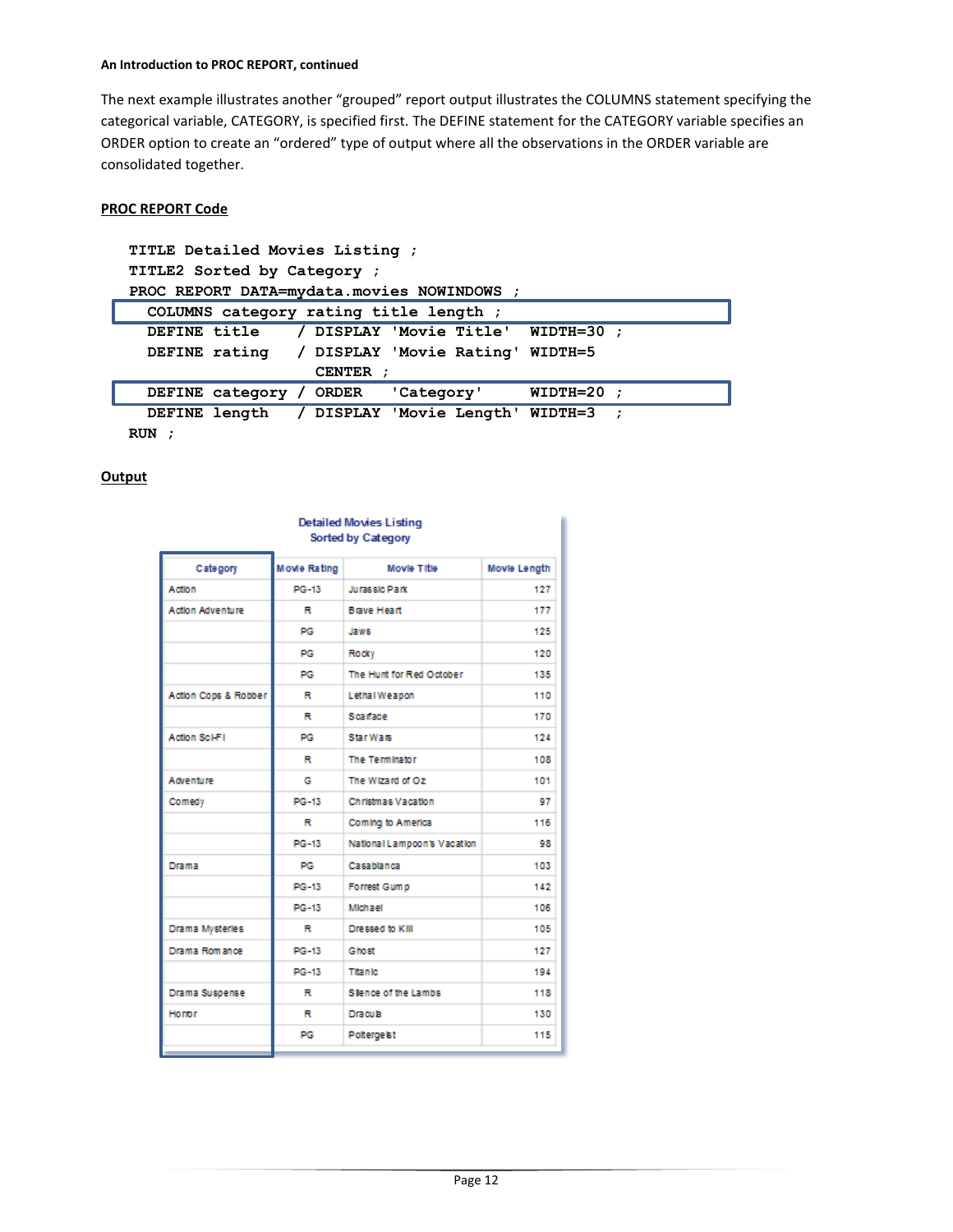# Calculating Subtotals, Percentages and Statistics Output

The next example illustrates how PROC REPORT computes and displays a new variable on the report output. As before, the COLUMNS statement selects the variables, including the computed variable, LENGTH2. The DEFINE statement identifies LENGTH as an ANALYSIS variable and another DEFINE statement identifies LENGTH2 as a COMPUTED variable. Finally, the COMPUTE / ENDCOMP block performs the computation using the SUM function.

# **PROC REPORT Code**

```
TITLE Detailed Movies Listing ;
TITLE2 Sorted by Category ;
PROC REPORT DATA=mydata.movies NOWINDOWS ;
 COLUMNS category rating title length length2 ;
 DEFINE title / DISPLAY 'Movie Title' WIDTH=30 ;
 DEFINE rating / DISPLAY 'Movie Rating' WIDTH=5 CENTER ;
 DEFINE category / ORDER 'Category' WIDTH=20 ;
 DEFINE length / ANALYSIS 'Movie Length' WIDTH=3 ;
 DEFINE length2 / COMPUTED 'Trailer Length' ;
 COMPUTE length2 ;
    length2 = 1 + length.sum ;
 ENDCOMP ;
RUN ;
```

| <b>Detailed Movies Listing</b><br><b>Sorted by Category</b> |                 |                                |                 |                   |  |
|-------------------------------------------------------------|-----------------|--------------------------------|-----------------|-------------------|--|
| Category                                                    | Movie<br>Rating | Movie Title                    | Movie<br>Length | Traller<br>Length |  |
| Action                                                      | PG-13           | Jurassic Park                  | 127             | 128               |  |
| <b>Action Adventure</b>                                     | R               | <b>Brave Heart</b>             | 177             | 178               |  |
|                                                             | PG              | Jaws                           | 125             | 126               |  |
|                                                             | PG              | Rocky                          | 120             | 121               |  |
|                                                             | PG              | The Hunt for Red<br>October    | 135             | 136               |  |
| Action Cops &<br>Robber                                     | R               | Lethal Weapon                  | 110             | 111               |  |
|                                                             | R               | Scarface                       | 170             | 171               |  |
| <b>Action Sci-Fi</b>                                        | PG              | Star Wars                      | 124             | 125               |  |
|                                                             | R               | The Terminator                 | 108             | 109               |  |
| Adventure                                                   | G               | The Wizard of Oz               | 101             | 102               |  |
| Comedy                                                      | PG-13           | Christmas Vacation             | 97              | 98                |  |
|                                                             | R               | Coming to America              | 116             | 117               |  |
|                                                             | PG-13           | National Lampoon's<br>Vacation | 98              | œ                 |  |
| <b>Drama</b>                                                | PG              | Casablanca                     | 103             | 104               |  |
|                                                             | PG-13           | <b>Forrest Gump</b>            | 142             | 143               |  |
|                                                             | PG-13           | Michael                        | 106             | 107               |  |
| Drama Mysterles                                             | R               | Dressed to KII                 | 105             | 106               |  |
| Drama Romance                                               | PG-13           | Ghost                          | 127             | 128               |  |
|                                                             | PG-13           | <b>Titanic</b>                 | 194             | 195               |  |
| Drama Suspense                                              | R               | Silence of the Lambs           | 118             | 119               |  |
| Horror                                                      | R               | <b>Dracula</b>                 | 130             | 131               |  |
|                                                             | PG              | Polterge ist                   | 115             | 116               |  |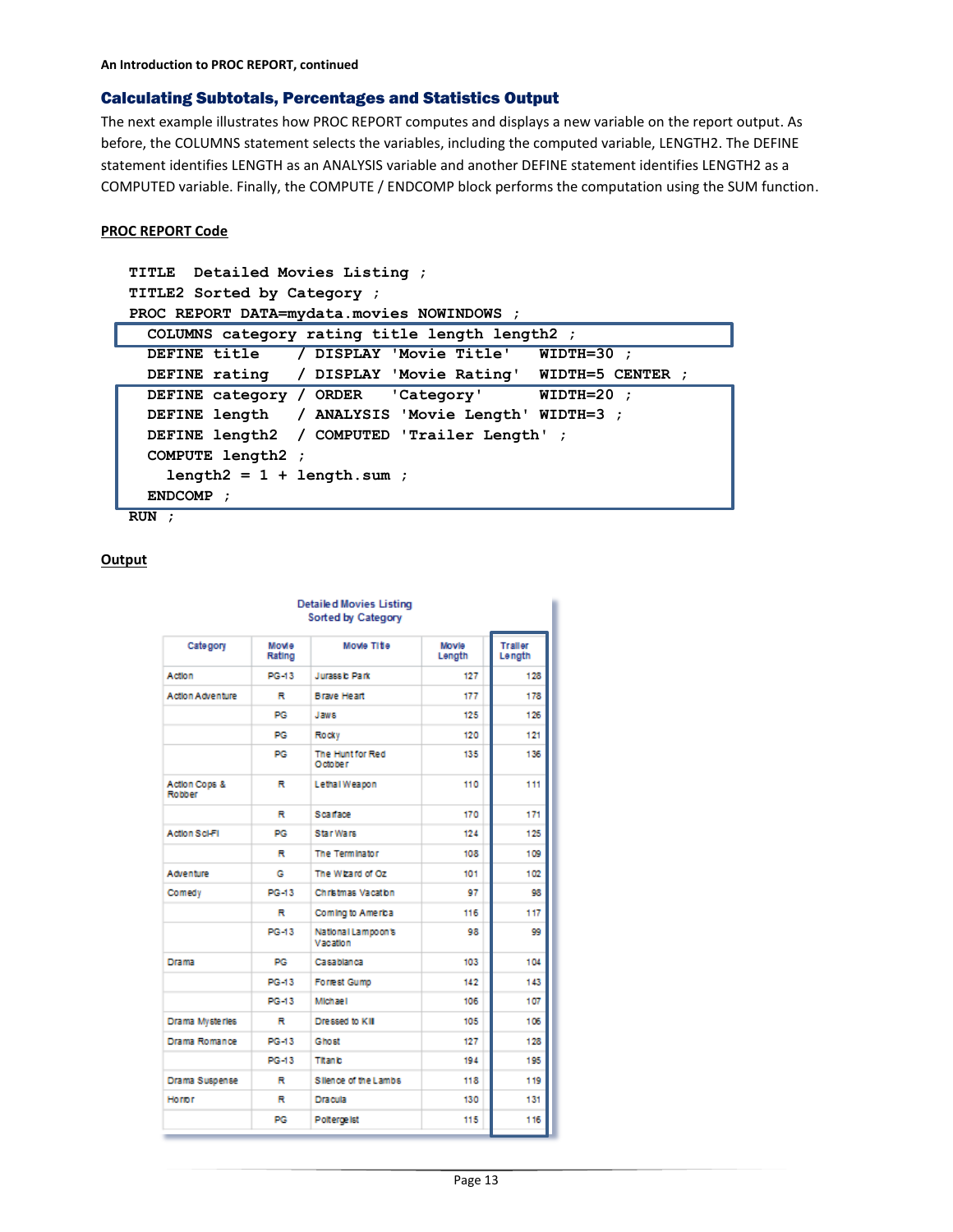# Applying Conditional Logic in PROC REPORT Code

The next example illustrates how conditional logic can be optionally applied in PROC REPORT code to control the display of information on report output and, specifically the display of computed values for the variable, LENGTH2.

#### **PROC REPORT Code**

```
TITLE Detailed Movies Listing ;
TITLE2 Using Conditional Logic ;
PROC REPORT DATA=mydata.movies NOWINDOWS ;
 COLUMNS rating title studio length length2 ;
 DEFINE title / DISPLAY 'Movie Title' WIDTH=30 ;
 DEFINE rating / ORDER 'Movie Rating' WIDTH=5 CENTER ;
  DEFINE studio / DISPLAY 'Movie Studio' WIDTH=20 ;
 DEFINE length / ANALYSIS 'Movie Length' WIDTH=3 ;
  DEFINE length2 / COMPUTED 'Trailer Length' ;
 COMPUTE length2 ;
    if UPCASE(studio)='PARAMOUNT PICTURES' then
               length2 = 1 + length.sum ;
 ENDCOMP ;
```
**RUN ;**

|                 |                                | <b>Detailed Movies Listing</b><br><b>Using Conditional Logic</b> |                 |                          |
|-----------------|--------------------------------|------------------------------------------------------------------|-----------------|--------------------------|
| Movie<br>Rating | Movie Title                    | Movie Studio                                                     | Movie<br>Length | <b>Traller</b><br>Length |
| G               | The Wizard of Oz               | <b>MGM/UA</b>                                                    | 101             |                          |
| PG.             | Casablanca                     | MGM / UA                                                         | 103             |                          |
|                 | <b>Jaws</b>                    | <b>Universal Studios</b>                                         | 125             |                          |
|                 | Poltergelst                    | <b>MGM/UA</b>                                                    | 115             |                          |
|                 | <b>Rocky</b>                   | MGM / UA                                                         | 120             |                          |
|                 | <b>Star Wars</b>               | <b>Lucas Film Ltd</b>                                            | 124             |                          |
|                 | The Hunt for Red October       | Paramount<br><b>Pictures</b>                                     | 135             | 136                      |
| <b>PG-13</b>    | <b>Christmas Vacation</b>      | Warner Brothers                                                  | 97              |                          |
|                 | <b>Forrest Gump</b>            | Paramount<br><b>Pictures</b>                                     | 142             | 143                      |
|                 | Chost                          | Paramount<br><b>Pictures</b>                                     | 127             | 128                      |
|                 | Jurassic Park                  | <b>Universal Pidures</b>                                         | 127             |                          |
|                 | Michael                        | Warner Brothers                                                  | 105             |                          |
|                 | National Lampoon's<br>Vacation | Warner Brothers                                                  | QR.             |                          |
|                 | Titanic                        | Paramount<br><b>Pictures</b>                                     | 194             | 195                      |
| R               | <b>Brave Heart</b>             | Paramount<br><b>Pictures</b>                                     | 177             | 178                      |
|                 | Coming to America              | Paramount<br><b>Pictures</b>                                     | 116             | 117                      |
|                 | <b>Dracula</b>                 | Columbia TriStar                                                 | 130             |                          |
|                 | Dresse d to KIII               | <b>Filmways Pictures</b>                                         | 105             |                          |
|                 | Letha IWeapon                  | Warner Brothers                                                  | 110             |                          |
|                 | Scarbice.                      | <b>Universal Studios</b>                                         | 170             |                          |
|                 | Sience of the Lambs            | Oilon                                                            | 118             |                          |
|                 | The Term hator                 | Live Ente ita hment                                              | 108             |                          |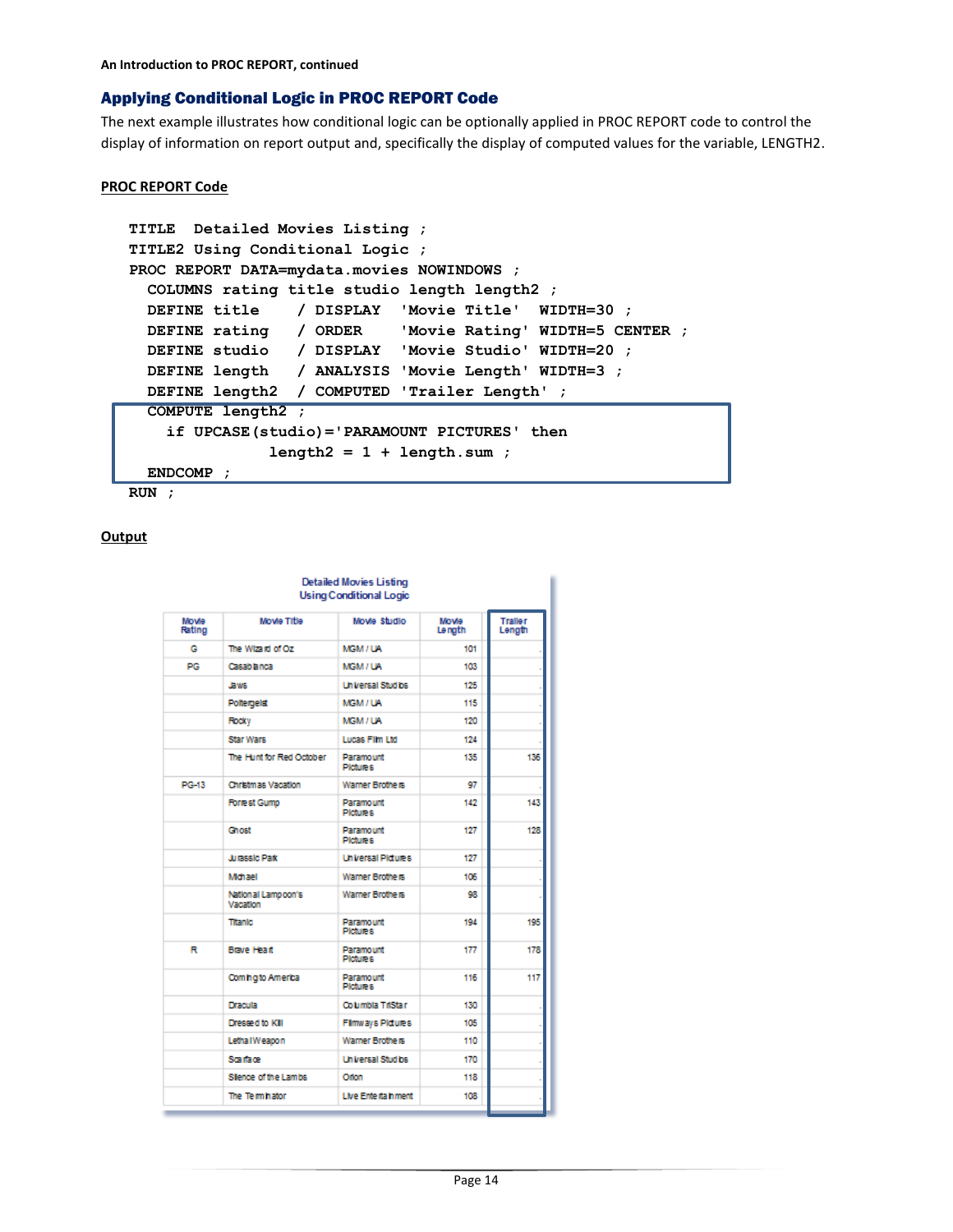# Enhancing the Appearance of PROC REPORT Output

The appearance of PROC REPORT output can be enhanced by specifying one or more components and/or one or more style attributes on the PROC REPORT statement. The following tables describe available component options and style attributes, see below. In the PROC REPORT code example, below, a STYLE=(REPORT) component option is specified to instruct SAS to use the color WHITE for the background and BLUE for the border on the report output.

| <b>Component</b> | <b>Description</b>                                             |
|------------------|----------------------------------------------------------------|
| Report           | Affects the report and the table structure.                    |
| Header (HDR)     | Affects color header cells.                                    |
| Column           | Affects data cells.                                            |
| <b>Summary</b>   | Affects summary lines generated by BREAK or RBREAK statements. |
| Lines            | Affects lines generated by LINE statements.                    |

| <b>Style Attribute</b> | <b>Description</b>                                                                |
|------------------------|-----------------------------------------------------------------------------------|
| Background=            | Changes background color (e.g., Red, Blue, Green, Orange, Yellow).                |
| <b>Bordercolor=</b>    | Changes border color (e.g., Red, Blue, Green, Orange, Yellow).                    |
| Borderwidth=           | Changes border width (e.g., 0, 3, 7, in, cm, pt).                                 |
| Cellspacing=           | Changes cell spacing (e.g., 0, 3, 7, in, cm, pt).                                 |
| Foreground=            | Changes foreground color (e.g., Red, Blue, Green, Orange, Yellow).                |
| $Frame =$              | Changes frame style (e.g., ABOVE, BELOW, BOX, HSIDES, LHS, RHS, VOID and VSIDES). |
| <b>Rules=</b>          | Changes rules (e.g., ALL, COLS, GROUPS, NONE, and ROWS).                          |

#### **PROC REPORT Code**

**TITLE Detailed Movies Listing ;**

```
TITLE2 Using STYLE(Report)=;
```

```
PROC REPORT DATA=mydata.movies NOWINDOWS
             STYLE(Report)=[Background=white Cellspacing=0
                           Bordercolor=Blue Borderwidth=2
                           Rules=rows Frame=box] ;
 COLUMNS rating title studio length length2 ;
```

```
DEFINE title / DISPLAY "Movie Title" WIDTH=30 ;
 DEFINE rating / ORDER "Movie Rating" WIDTH=5 CENTER ;
 DEFINE studio / DISPLAY "Movie Studio" WIDTH=20 ;
 DEFINE length / ANALYSIS "Movie Length" WIDTH=3 ;
 DEFINE length2 / COMPUTED "Trailer Length" ;
 COMPUTE length2 ;
    if UPCASE(studio)="PARAMOUNT PICTURES" then
               length2 = 1 + length.sum ;
 ENDCOMP ;
RUN ;
```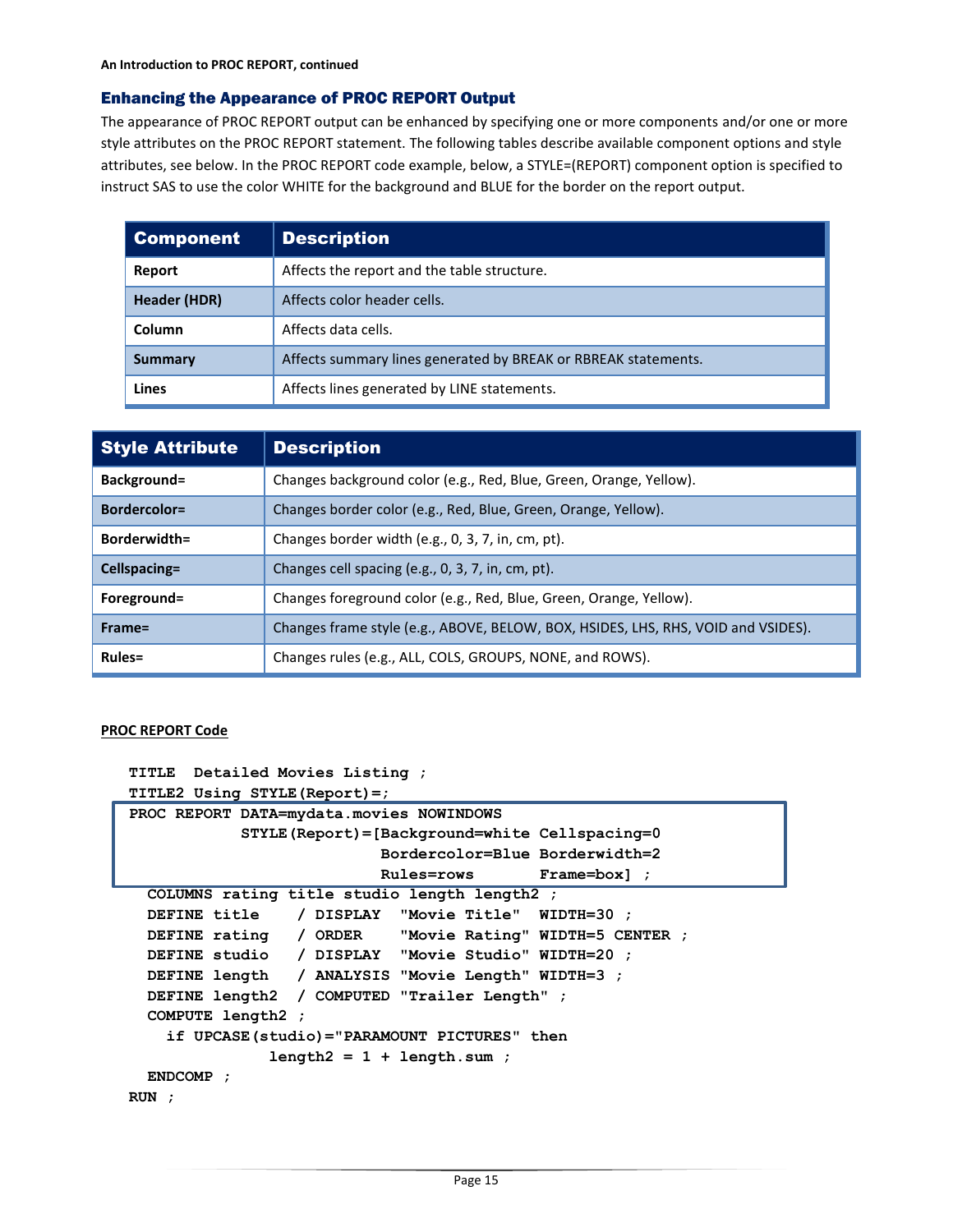#### **Output**

| <b>Detailed Movies Listing</b><br>Using STYLE(Report)= |                             |                     |                     |                       |  |
|--------------------------------------------------------|-----------------------------|---------------------|---------------------|-----------------------|--|
| <b>Movie Rating</b>                                    | <b>Movie Title</b>          | <b>Movie Studio</b> | <b>Movie Length</b> | <b>Trailer Length</b> |  |
| G                                                      | The Wizard of Oz            | MGM / UA            | 101                 |                       |  |
| PG                                                     | Casablanca                  | MGM / UA            | 103                 |                       |  |
|                                                        | Jaws                        | Universal Studios   | 125                 |                       |  |
|                                                        | Poltergeist                 | MGM / UA            | 115                 |                       |  |
|                                                        | Rocky                       | MGM / UA            | 120                 |                       |  |
|                                                        | Star Wars                   | Lucas Film Ltd      | 124                 |                       |  |
|                                                        | The Hunt for Red October    | Paramount Pictures  | 135                 | 136                   |  |
| PG-13                                                  | Christmas Vacation          | Warner Brothers     | 97                  |                       |  |
|                                                        | Forrest Gump                | Paramount Pictures  | 142                 | 143                   |  |
|                                                        | Ghost                       | Paramount Pictures  | 127                 | 128                   |  |
|                                                        | Jurassic Park               | Universal Pictures  | 127                 |                       |  |
|                                                        | Michael                     | Warner Brothers     | 106                 |                       |  |
|                                                        | National Lampoon's Vacation | Warner Brothers     | 98                  |                       |  |
|                                                        | Titanic                     | Paramount Pictures  | 194                 | 195                   |  |
| R                                                      | Brave Heart                 | Paramount Pictures  | 177                 | 178                   |  |
|                                                        | Coming to America           | Paramount Pictures  | 116                 | 117                   |  |
|                                                        | Dracula                     | Columbia TriStar    | 130                 |                       |  |
|                                                        | Dressed to Kill             | Filmways Pictures   | 105                 |                       |  |
|                                                        | Lethal Weapon               | Warner Brothers     | 110                 |                       |  |
|                                                        | Scarface                    | Universal Studios   | 170                 |                       |  |
|                                                        | Silence of the Lambs        | Orion               | 118                 |                       |  |
|                                                        | The Terminator              | Live Entertainment  | 108                 | ×,                    |  |

# Conclusion

SAS users have many ways to create quality reports and output, including the use of DATA \_NULL\_ reporting techniques and an assortment of detail, summary, statistical, frequency, graphical and tabular procedures to choose from. But one method is typically chosen by today's SAS user more than any other approach – PROC REPORT. This paper demonstrated many of the capabilities that PROC REPORT offers. SAS users have the ability to create and deliver quality custom reports and specialized output using an assortment of powerful statements and options.

# Acknowledgments

The author thanks Robin High and Anne O'Keefe, NEBSUG 2016 Conference Chairs, for accepting my abstract and paper; the NEBSUG Executive Board, SAS Institute, and John Xu for organizing and supporting a great conference!

# Trademark Citations

SAS and all other SAS Institute Inc. product or service names are registered trademarks or trademarks of SAS Institute Inc. in the USA and other countries. ® indicates USA registration. Other brand and product names are trademarks of their respective companies.